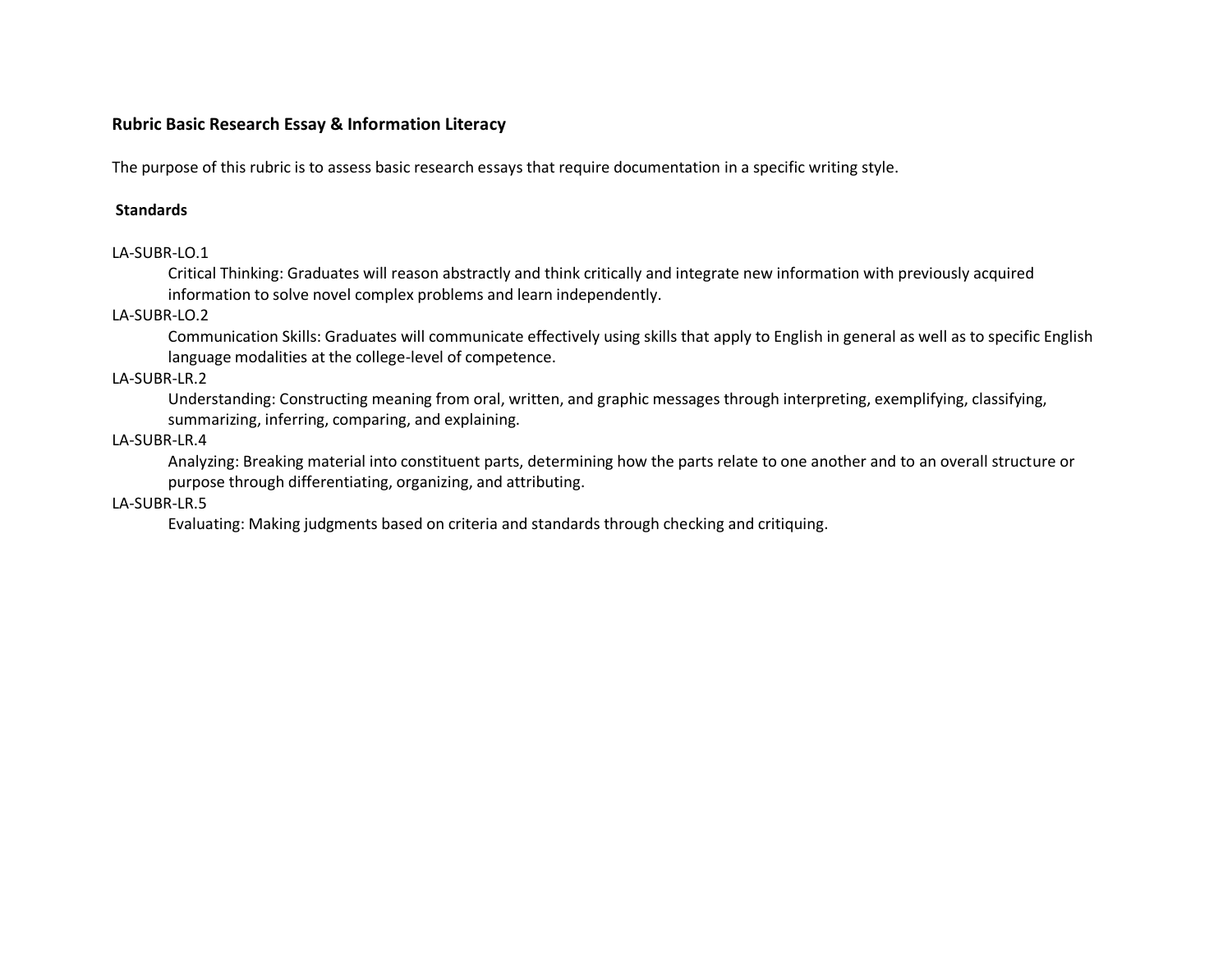| <b>Research Essay Rubric</b>                                            |                                                                                                                                                                                                                                                |                                                                                                                                                                                           |                                                                                                                                                                              |                                                                                                                                                                             |                                                     |  |  |
|-------------------------------------------------------------------------|------------------------------------------------------------------------------------------------------------------------------------------------------------------------------------------------------------------------------------------------|-------------------------------------------------------------------------------------------------------------------------------------------------------------------------------------------|------------------------------------------------------------------------------------------------------------------------------------------------------------------------------|-----------------------------------------------------------------------------------------------------------------------------------------------------------------------------|-----------------------------------------------------|--|--|
|                                                                         | 5 Highly Proficient (5 pts)                                                                                                                                                                                                                    | 4 Proficient (4 pts)                                                                                                                                                                      | 3 Limited Proficiency (3 pts)                                                                                                                                                | 2 Poor Proficiency (2 pts)                                                                                                                                                  | 1 No Proficiency<br>(1 pt)                          |  |  |
| LA-SUBR-LO.1<br>LA-SUBR-LO.2<br>LA-SUBR-LR.4                            | Purpose (1, 8%) The writer's central purpose or<br>$\alpha$ argument is readily apparent to $\beta$ purpose or argument, but may<br>the reader.                                                                                                | The writing has a clear<br>sometimes digress from it.                                                                                                                                     | The central purpose or<br>argument is not consistently generally unclear.<br>clear throughout the paper.                                                                     | The purpose or argument is Does not meet                                                                                                                                    | level 2<br>performance.                             |  |  |
| <b>Content (1, 8%)</b><br>LA-SUBR-LR.4<br>LA-SUBR-LR.5                  | Balanced presentation of<br>relevant and legitimate<br>information that clearly<br>supports a central purpose or<br>argument and shows a<br>thoughtful, in-depth analysis of<br>a significant topic. Reader gains<br>limportant insights.      | Information provides<br>reasonable support for a<br>central purpose or argument<br>and displays evidence of a<br>basic analysis of a significant<br>topic. Reader gains some<br>insights. | Information supports a<br>central purpose or<br>argument at times. Analysis<br>is basic or general. Reader<br>gains few insights.                                            | Central purpose or<br>argument is not clearly<br>ldentified. Analysis is vague<br>or not evident. Reader is<br>confused or may be<br>misinformed.                           | Does not meet<br>level <sub>2</sub><br>performance. |  |  |
| Organization<br>(1, 8%) LA-<br><b>SUBR-LR.4 LA-</b><br><b>SUBR-LR.5</b> | The ideas are arranged logically<br>to support the purpose or<br>argument. They flow smoothly<br>from one to another and are<br>clearly linked to each other. The other. For the most part, the<br>reader can follow the line of<br>reasoning. | The ideas are arranged<br>logically to support the central<br>purpose or argument. They are<br>usually clearly linked to each<br>reader can follow the line of<br>reasoning.              | In general, the writing is<br>arranged logically, although<br>occasionally ideas fail to<br>make sense together. The<br>reader is fairly clear about<br>what writer intends. | The writing is not logically<br>organized. Frequently,<br>ideas fail to make sense<br>together. The reader<br>cannot identify a line of<br>reasoning and loses<br>interest. | Does not meet<br>level 2<br>performance.            |  |  |
| Feel (1, 8%)                                                            | The writing is compelling. It<br>hooks the reader and sustains<br>interest throughout.                                                                                                                                                         | The writing is generally<br>engaging, but has some dry<br>spots. In general, it is focused<br>and keeps the reader's<br>attention.                                                        | The writing is dull and<br>unengaging. Though the<br>paper has some interesting<br>parts, the reader finds it<br>difficult to maintain<br>interest.                          | The writing has little<br>personality. The reader<br>quickly loses interest and<br>stops reading.                                                                           | Does not meet<br>level <sub>2</sub><br>performance. |  |  |
| Tone (1, 8%)                                                            | The tone is consistently<br>professional and appropriate<br>for an academic research paper.                                                                                                                                                    | The tone is generally<br>professional. For the most<br>part, it is appropriate for an<br>academic research paper.                                                                         | The tone is not consistently<br>professional or appropriate<br>for an academic research<br>paper.                                                                            | The tone is unprofessional.<br>It is not appropriate for an<br>academic research paper.                                                                                     | Does not meet<br>level <sub>2</sub><br>performance. |  |  |
| Sentence<br>Structure (1,                                               | Sentences are well-phrased and Sentences are well-phrased<br>varied in length and structure.<br>They flow smoothly from one to length and structure. The flow                                                                                  | and there is some variety in                                                                                                                                                              | Some sentences are<br>awkwardly constructed so<br>that the reader is                                                                                                         | Errors in sentence structure Does not meet<br>are frequent enough to be<br>a major distraction to the                                                                       | level 2<br>performance.                             |  |  |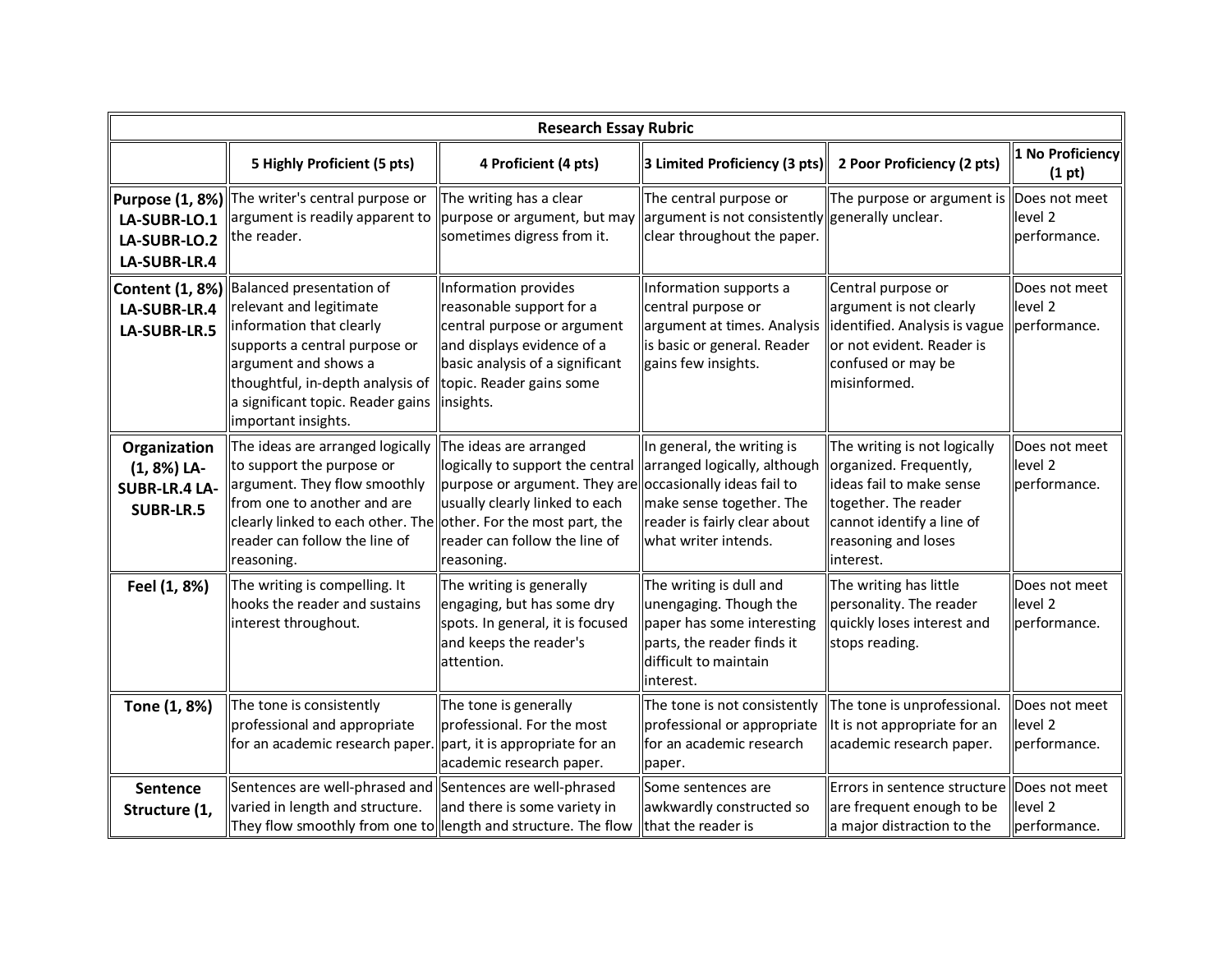| <b>Research Essay Rubric</b>                                       |                                                                                                                                                                                                                                                               |                                                                                                                                                                                                                 |                                                                                                                                                                          |                                                                                                                                                          |                                                                               |  |  |
|--------------------------------------------------------------------|---------------------------------------------------------------------------------------------------------------------------------------------------------------------------------------------------------------------------------------------------------------|-----------------------------------------------------------------------------------------------------------------------------------------------------------------------------------------------------------------|--------------------------------------------------------------------------------------------------------------------------------------------------------------------------|----------------------------------------------------------------------------------------------------------------------------------------------------------|-------------------------------------------------------------------------------|--|--|
|                                                                    | 5 Highly Proficient (5 pts)                                                                                                                                                                                                                                   | 4 Proficient (4 pts)                                                                                                                                                                                            | 3 Limited Proficiency (3 pts)                                                                                                                                            | 2 Poor Proficiency (2 pts)                                                                                                                               | 1 No Proficiency<br>(1 pt)                                                    |  |  |
| 8%)                                                                | lanother.                                                                                                                                                                                                                                                     | from sentence to sentence is<br>generally smooth.                                                                                                                                                               | occasionally distracted.                                                                                                                                                 | reader.                                                                                                                                                  |                                                                               |  |  |
| <b>Word Choice</b><br>$(1, 8\%)$                                   | Word choice is consistently<br>Iprecise and accurate.                                                                                                                                                                                                         | Word choice is generally good.<br>The writer often goes beyond<br>the generic word to find one<br>more precise and effective.                                                                                   | Word choice is merely<br>adequate, and the range of<br>words is limited. Some<br>words are used<br>inappropriately.                                                      | Many words are used<br>inappropriately, confusing<br>the reader.                                                                                         | Does not meet<br>level 2<br>performance.                                      |  |  |
| <b>Control of</b><br>Mechanics (1,<br>8%) LA-SUBR-<br>LO.2         | The writing is free or almost<br>lfree of errors.                                                                                                                                                                                                             | There are occasional errors,<br>but they don't represent a<br>major distraction or obscure<br>meaning.                                                                                                          | The writing has a few<br>isolated, serious mechanical that meaning is obscured.<br>errors and occasional,<br>minor mechanical errors.                                    | There are so many errors<br>The reader is confused and<br>stops reading.                                                                                 | Does not meet<br>level <sub>2</sub><br>performance.                           |  |  |
| Length (1, 8%)                                                     | The essay follows specified<br>guidelines of the instructor.                                                                                                                                                                                                  |                                                                                                                                                                                                                 |                                                                                                                                                                          |                                                                                                                                                          | The essay fails<br>to follow<br>specified<br>guidelines of the<br>instructor. |  |  |
| Use of<br>References (1,<br>8%) LA-SUBR-<br><b>LR.5</b>            | Compelling evidence from<br>professionally legitimate<br>sources is given to support<br>claims. Attribution is clear and<br>fairly represented.                                                                                                               | Professionally legitimate<br>sources that support claims<br>are generally present and<br>attribution is, for the most<br>part, clear and fairly<br>represented.                                                 | Although attributions are<br>occasionally given, many<br>lstatements seem<br>unsubstantiated. The reader<br>is confused about the<br>source of information and<br>ideas. | References are seldom<br>cited to support<br>statements.                                                                                                 | Does not meet<br>level 2<br>llperformance.                                    |  |  |
| <b>Quality of</b><br>References (1,<br>8%) LA-SUBR-<br><b>LR.5</b> | References are primarily peer-<br>reviewed professional journals<br>or other approved sources (e.g.<br>  government documents, agency  questionable (e.g., trade<br>manuals, ). The reader is<br>confident that the information<br>land ideas can be trusted. | Although most of the<br>references are professionally<br>legitimate, a few are<br>books, internet sources,<br>popular magazines, ). The<br>reader is uncertain of the<br>reliability of some of the<br>sources. | Most of the references are<br>from sources that have<br>uncertain reliability. The<br>reader doubts the accuracy<br>of much of the material<br>presented.                | There are virtually no<br>sources that are<br>professionally reliable. The<br>reader seriously doubts the<br>value of the material and<br>stops reading. | Does not meet<br>level <sub>2</sub><br>performance.                           |  |  |